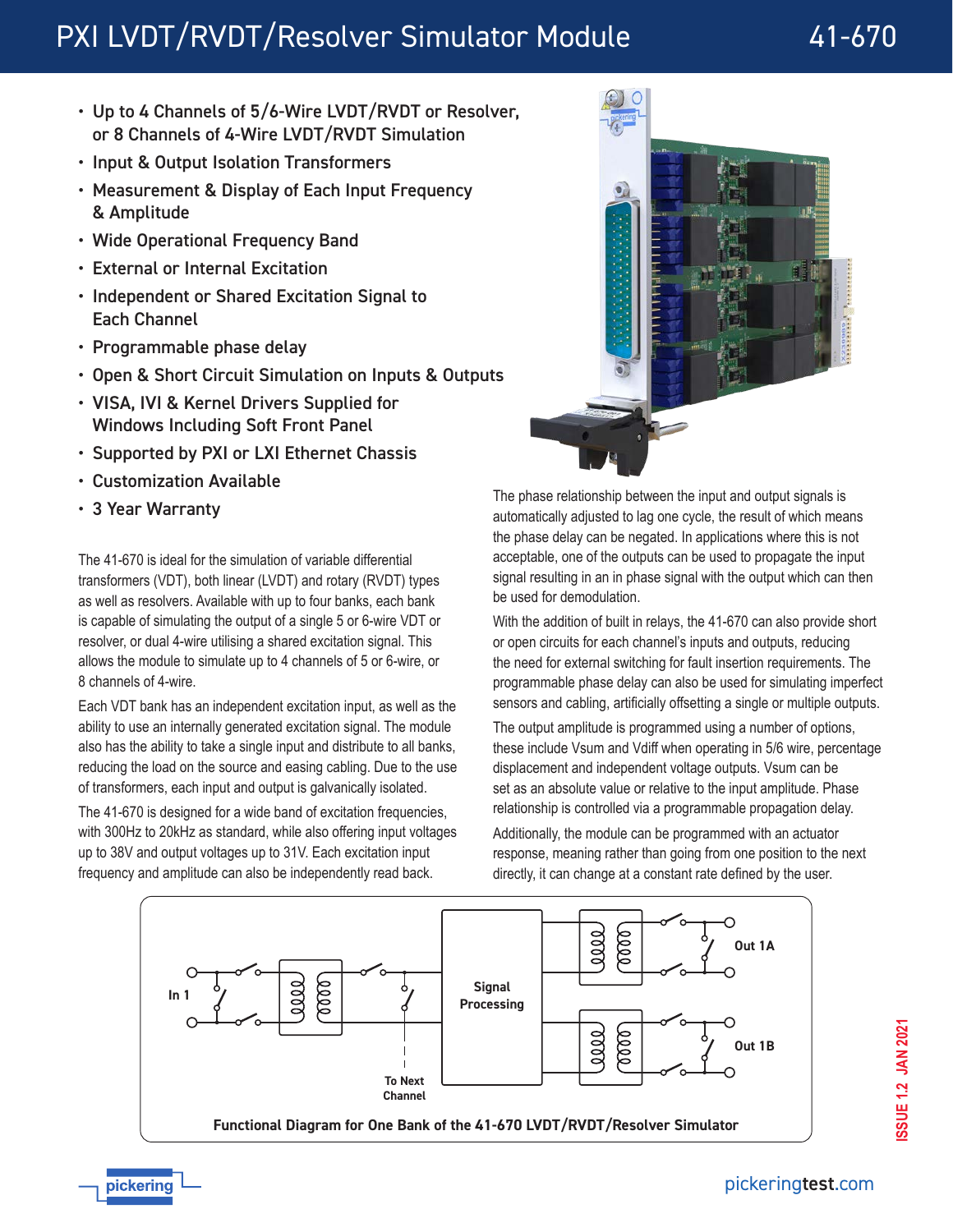#### **Specification**

| Number of               |      | Up to 8 channels for 4-wire LVDT/RVDT,     |            |                   |            |             |
|-------------------------|------|--------------------------------------------|------------|-------------------|------------|-------------|
| Channels                |      | 4 channels for 5/6-wire LVDT/RVDT/Resolver |            |                   |            |             |
|                         |      |                                            |            |                   |            |             |
|                         |      | Module Version's Part Number Suffix        |            |                   |            |             |
| <b>Excitation Input</b> |      | $-01$ xxxx                                 | $-02$ xxxx | $-03$ xxxx        | $-04$ xxxx | $-05$ $xxx$ |
| Characteristics         |      |                                            |            |                   |            |             |
| Voltage                 |      | Min $ 0.25V$ rms $ $                       | $0.5V$ rms | 1V <sub>rms</sub> | 2.7Vrms    | 5.2Vrms     |
|                         | Maxl | 1.8Vrms                                    | 3.6Vrms    | 7.2Vrms           | 19Vrms     | 38Vrms      |
| Frequency               | Min  | 300Hz                                      |            |                   |            |             |
|                         | Max  |                                            |            | 20kHz             |            |             |

|                    |     | Module Version's Part Number Suffix |           |           |                                        |         |  |
|--------------------|-----|-------------------------------------|-----------|-----------|----------------------------------------|---------|--|
| Output             |     | -xxxx01                             | $-xxxx02$ | $-xxxx03$ | -xxxx04                                | -xxxx05 |  |
| Characteristics    |     |                                     |           |           |                                        |         |  |
|                    | Min | $ 0.45V$ rms $ 0.9V$ rms            |           | 1.8Vrms   | 3.5Vrms                                | 7Vrms   |  |
| Voltage            | Max |                                     |           |           | 1.8Vrms   3.8Vrms   7.7Vrms   15.5Vrms | 31Vrms  |  |
| <b>Update Rate</b> |     | 50kHz (single channel)*             |           |           |                                        |         |  |
| Precision Setting  |     | 16bit (degrading to 1% @20kHz)      |           |           |                                        |         |  |
| Resolution         |     |                                     |           |           |                                        |         |  |
| In-Out Delay       |     | $20\mu s$                           |           |           |                                        |         |  |
| Programmable       |     |                                     |           |           |                                        |         |  |
| Delay Offset       |     | 555ns (3.5ms max)                   |           |           |                                        |         |  |

\*The output sample rate is 360kHz, the rate at which successive commands can be sent is dependent on the host system.

#### Power Requirements

| $+3.3V$       | +5V  | +12V  | $-12V$ |
|---------------|------|-------|--------|
| $\vert$ 0.15A | 1.5A | 0.15A | 0.15A  |

#### Mechanical Characteristics

Single slot 3U PXI (CompactPCI card). 3D models for all versions in a variety of popular file formats are

available on request.

Module weight: 340g

#### **Connectors**

PXI bus via 32-bit P1/J1 backplane connector.

Front panel signal connector: 50-pin male D-type

#### Operating/Storage Conditions

#### Operating Conditions

| <b>Operating Temperature:</b>           | $0^{\circ}$ C to +55 $^{\circ}$ C  |  |  |  |
|-----------------------------------------|------------------------------------|--|--|--|
| Humidity:                               | Up to 90% non-condensing           |  |  |  |
| Altitude:                               | 5000m                              |  |  |  |
| <b>Storage and Transport Conditions</b> |                                    |  |  |  |
| Storage Temperature:                    | $-20^{\circ}$ C to $+75^{\circ}$ C |  |  |  |
| Humidity:                               | Up to 90% non-condensing           |  |  |  |
| Altitude:                               | 15000m                             |  |  |  |

#### PXI & CompactPCI Compliance

The module is compliant with the PXI Specification 2.2. Local Bus, Trigger Bus and Star Trigger are not implemented. Uses a 33MHz 32-bit backplane interface.

#### Safety & CE Compliance

All modules are fully CE compliant and meet applicable EU directives: Low-voltage safety EN61010-1:2010, EMC Immunity EN61326-1:2013, Emissions EN55011:2009+A1:2010.



**Example Configurations for one Bank of the 41-670 LVDT/RVDT/Resolver Simulator**

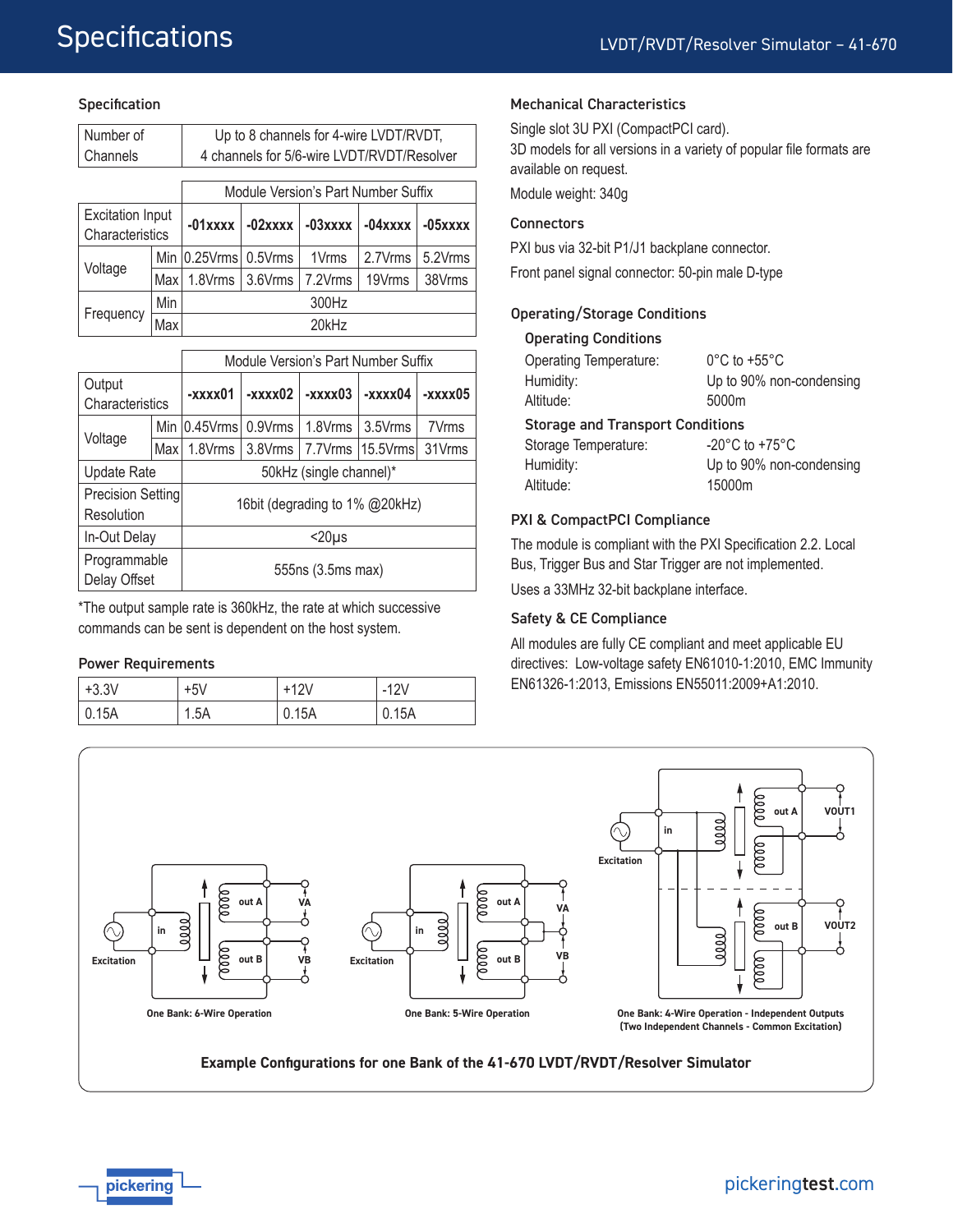# Ordering Information

### Product Order Codes

| PXI LVDT/RVDT/Resolver  |                   |
|-------------------------|-------------------|
| <b>Simulator Module</b> | 41-670-XYZ-AABBCC |
|                         |                   |

**Note:** This module is also available in PXIe versions, please contact the factory for details.

#### Product Order Code - Key

| $X = Functionality$             | $0 = LVDT/RVDT/Resolver$<br>$1 = LVDT/RVDT$ only<br>$2$ = Resolver only |
|---------------------------------|-------------------------------------------------------------------------|
| $Y =$ Reserved                  | 0                                                                       |
| $Z =$ Density                   | $1 = 4$ banks<br>$3 = 2$ banks                                          |
| <b>AA</b> = Input Voltage Range | $01 = 1.8V$<br>$02 = 3.6V$<br>$03 = 7.2V$<br>$04 = 19V$<br>$05 = 38V$   |
| $BB =$ Reserved                 | 00                                                                      |
| $CC = Output$ Voltage Range     | $01 = 1.8V$<br>$02 = 3.8V$<br>$03 = 7.7V$<br>$04 = 15.5V$<br>$05 = 31V$ |

### Mating Connectors & Cabling

For connection accessories for the 41-670 module please refer to the [90-005D](http://www.pickeringtest.com/content/downloads/datasheets/90-005D.pdf) 50-pin D-type Connector Accessories data sheet where a complete list and documentation can be found for accessories, or refer to the Connection Solutions catalog.

## Product Customization

Pickering PXI modules are designed and manufactured on our own flexible manufacturing lines, giving complete product control and enabling simple customization to meet very specific requirements.

All customized products are given a unique part number, fully documented and may be ordered at any time in the future. Please contact your local sales office to discuss.

## Example Part Numbers:

#### 41-670-001-020002

(LVDT/RVDT/Resolver Simulator with 4-Banks, 3.6V Input, 3.8V Output)

#### 41-670-001-030003

(LVDT/RVDT/Resolver Simulator with 4-Banks, 7.2V Input, 7.7V Output)

## 41-670-001-040004

(LVDT/RVDT/Resolver Simulator with 4-Banks, 19V Input, 15.5V Output)

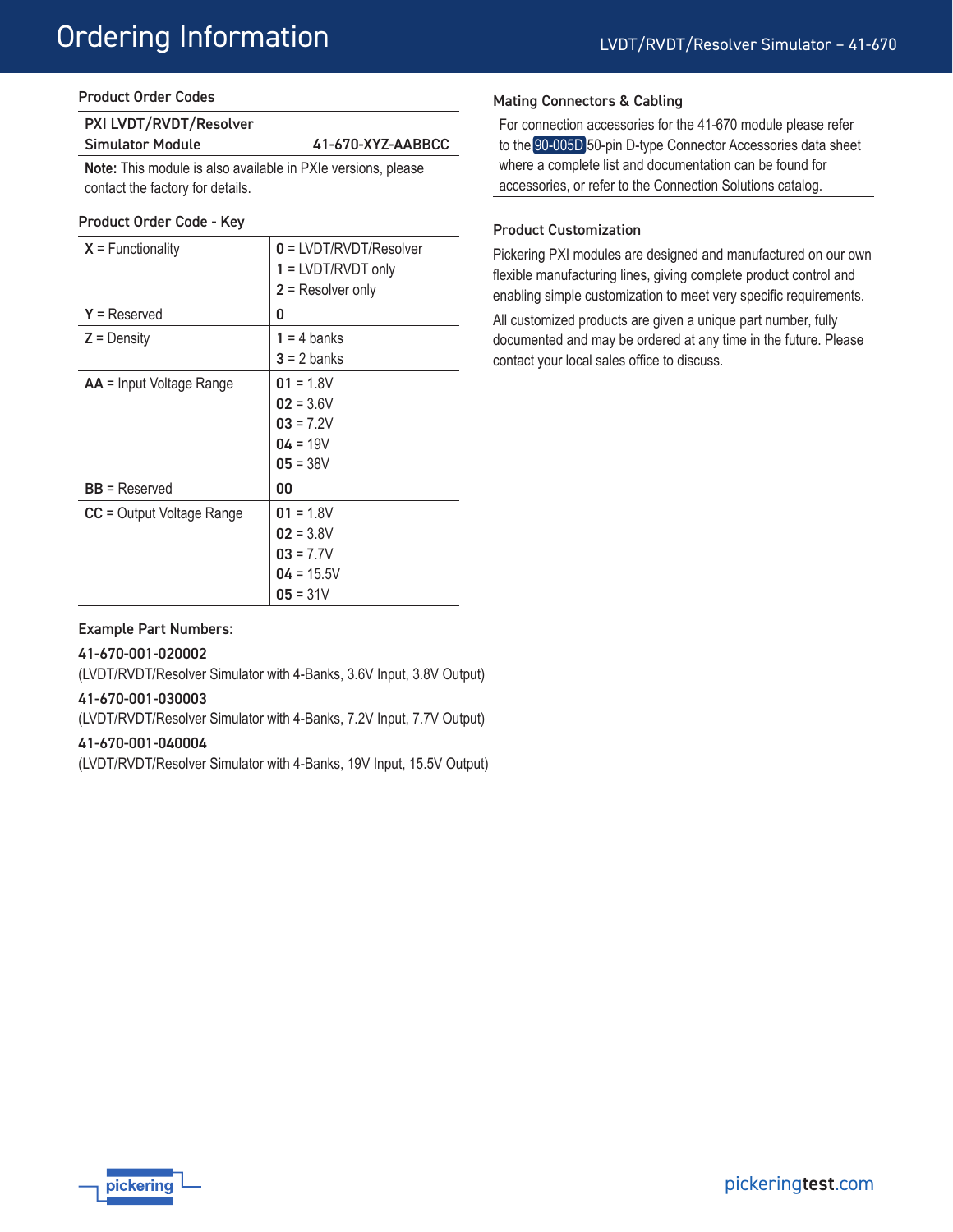# Supporting Products & Software

# Chassis Compatibility

This PXI module must be used in a suitable chassis. It is compatible with the following chassis types:

- All chassis conforming to the 3U PXI and 3U Compact PCI (cPCI) specification
- Legacy and Hybrid Peripheral slots in a 3U PXI Express (PXIe) chassis
- Pickering Interfaces LXI or LXI/USB Modular Chassis

## Chassis Selection Guide

#### Standard PXI or hybrid PXIe Chassis from any Vendor:

- Mix our 1000+ PXI switching & simulation modules with any vendor's PXI instrumentation
- Embedded or remote Windows PC control
- Real-time Operating System Support
- High data bandwidths, especially with PXI Express
- Integrated module timing and synchronization

#### Pickering LXI or LXI/USB Modular Chassis—only accept our 1000+ PXI Switching & Simulation Modules:

- Ethernet or USB control enables remote operation
- Low-cost control from practically any controller
- LXI provides manual control via Web browsers
- Driverless software support
- Power sequencing immunity
- Ethernet provides chassis/controller voltage isolation
- Independence from Windows operating system



## Connectivity Solutions

We provide a full range of supporting cable and connector solutions for all our switching products—20 connector families with 1200+ products. We offer everything from simple mating connectors to complex cables assemblies and terminal blocks. All assemblies are manufactured by Pickering and are guaranteed to mechanically and electrically mate to our modules.



Connectors & Backshells Multiway Cable Assemblies RF Cable Assemblies Connector Blocks







We also offer customized cabling and have a free online **Cable Design Tool** that can be used to create custom cable solutions for many applications.

Visit: [pickeringtest.com/cdt](http://www.pickeringtest.com/cdt) to start your design.

#### Mass Interconnect

pickerinc

We recommend the use of a mass interconnect solution when an Interchangeable Test Adapter (ITA) is required for a PXI or LXI based test system. Our modules are fully supported by both Virginia Panel and MacPanel.

## Pickering Reed Relays

We are the only switch provider with in-house reed relay manufacturing capability via our Relay Division. These instrument grade reed relays feature *SoftCenter*™ technology, ensuring long service life and repeatable contact performance.

To learn more, please go to: [pickeringrelay.com](http://www.pickeringrelay.com)